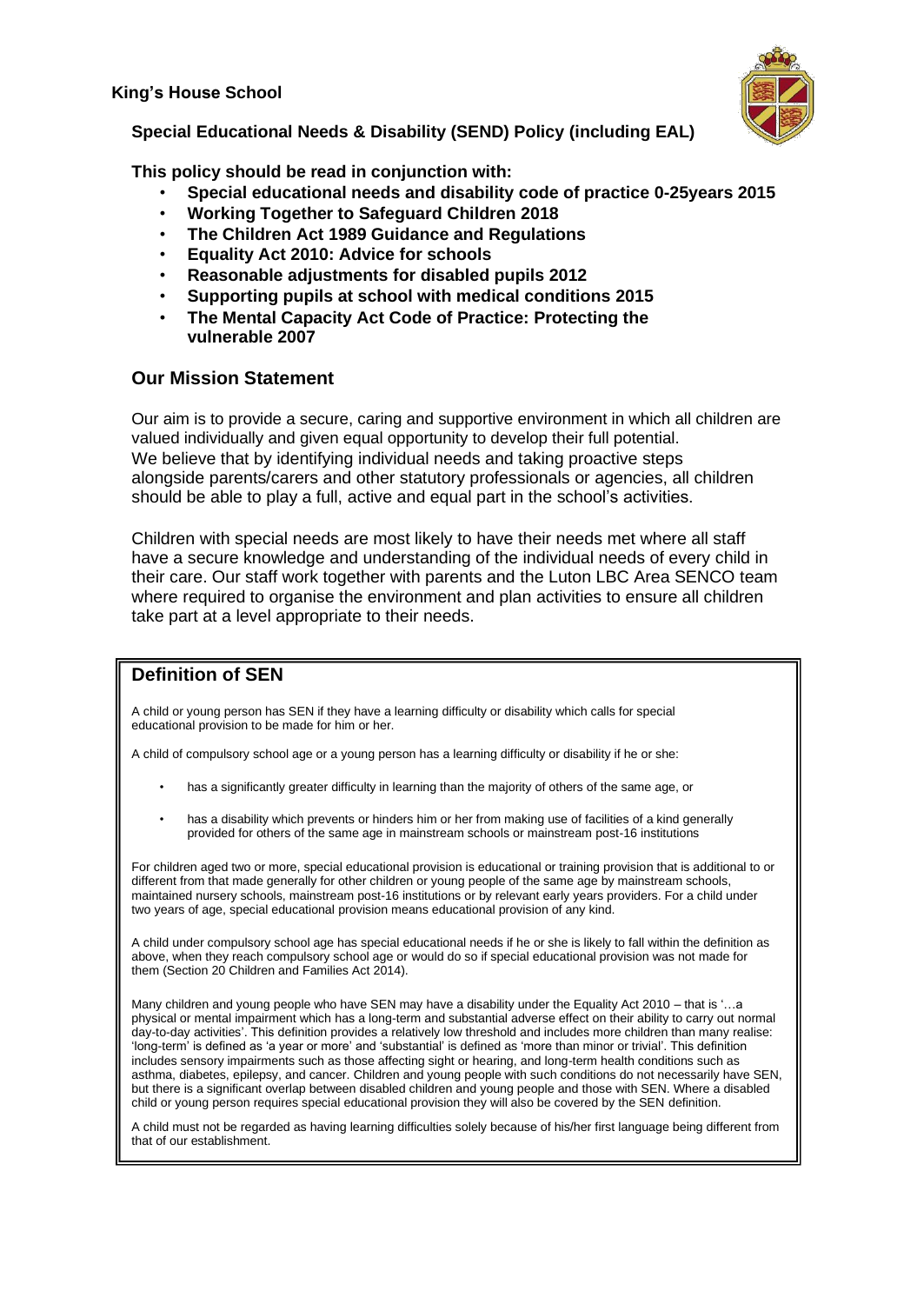# **Aims & Objectives of the School**

The EYFS Framework and the National Curriculum are our starting points for planning that meets the specific needs of individuals and groups of children.

## **Aims**

We aim to:

- To ensure that all children with special educational needs engage in all activities and are fully included; this maybe a differentiated curriculum.
- To provide a broad, balanced curriculum for all children, whilst recognising that individual children's progress may differ in various ways.
- To identify and plan for each child's individual learning requirements and to provide appropriate additional support for children for whom special educational needs are identified in order to allow them to make the best possible progress.
- To promote an atmosphere of encouragement, acceptance and respect for achievements in which all children can thrive, and to develop sensitivity to individual needs and a climate of warmth and support in which self-confidence and self-esteem can grow.
- To develop a support system and strategies that enable the SENCO to work with staff and work effectively with children and their parents.
- To involve children in discussion and decision making.
- To involve parents in a working relationship.
- To work in partnership with outside agencies.
- To ensure all staff who work with children with special educational needs and/or physical disabilities, have appropriate skills and training.

# **Objectives**

We will:

- Ensure the most appropriate environment within which all children's exceptions and aspirations are raised and emphasis placed on individual skills.
- Value each child positively and their culture and identity will be respected.
- Ensure the quality of experience enjoyed by all children will be of the highest standard.
- Monitor, record and assess each child's progress within a full, broad and balanced curriculum.
- Ensure that the staff work in partnership with parents and external agencies.
- Treat all children as individuals and involve them all, in small group work appropriate to their needs and development.

# **Responsibility for the coordination of SEN**

The person responsible for overseeing the provision for children with SEN is: **Miss Rebecca Lambeth** (SENCo)

The co-ordination of SEN comes within the ELP Department (Extended Learning Programme).

It will give additional support to a variety of learning needs and abilities and will aim to extend learning.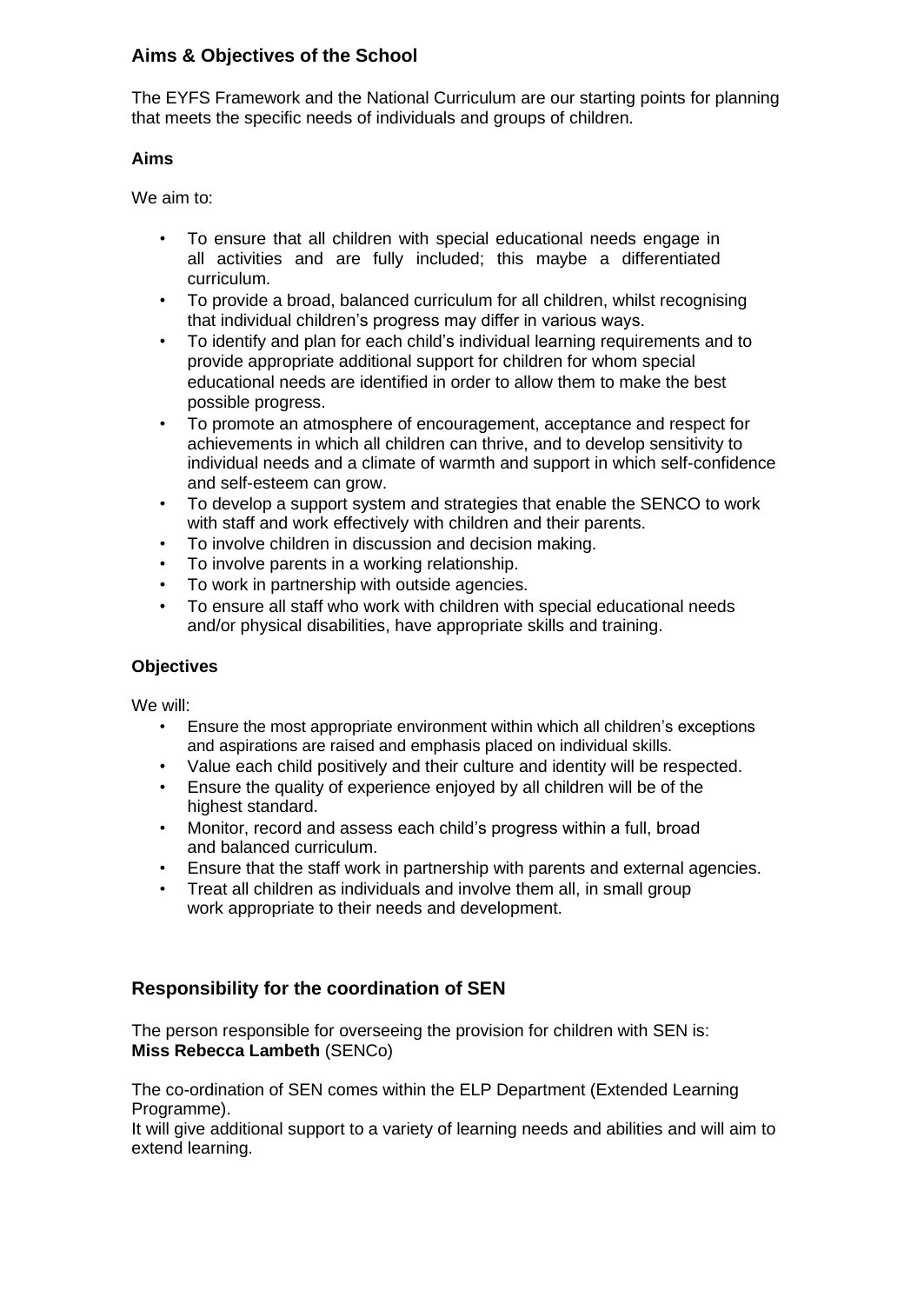# **The Role of the SENCO**

The SENCO will hold details of all SEN records for individual pupils and their responsibilities include:

- Managing the day to day operation of the SEN policy;
- Coordinating the provision for children with special educational needs;
- Liaising with and advising colleagues;
- Overseeing the records of all children with special educational needs;
- Liaising with parents of children with special educational needs;
- Contributing to the in-service training of staff;

• Managing the school-based assessment and completing the documentation required by outside agencies and the LEA;

• Managing a range of resources, human and material, to enable

appropriate provision for children with special educational needs;

• Liaising with other school SEN Departments to ensure the effective transfer of pupils' SEN records

• Liaise with the Local Authority and the regional Special Educational Needs Service to review the special educational needs of specific and advised pupils and where appropriate support the admission process

## **Partnership with Parents**

We believe that a close working relationship with parents is vital in order to ensure:

- early and accurate identification and assessment of SEN leading to appropriate intervention and provision
- continuing social and academic progress of children with SEN
- personal and academic targets are set and met effectively

In cases where more frequent regular contact with parents is necessary, this will be arranged based on the individual pupil's needs.

If an assessment or referral indicates that a pupil has additional learning needs the parents and the pupil will always be consulted with regards to future provision. Parents are invited to attend meetings with external agencies regarding their child and are kept up to date and consulted on any points of action drawn up with regards to the provision for their child.

### **Admissions**

Our admissions policy states that a child with Special Needs will be offered a place in our School after discussion with parents and with any external agencies involved at that time, to ensure that the School can meet the child's needs.

The admission arrangements for all pupils are in accordance with national legislation, including the Equality Act 2010. This includes children with any level of SEN; those with Education, Health and Care Plans and those without.

### **Facilities and resources**

We will make reasonable adjustments, including the provision of auxiliary aids and services, to ensure that disabled children and young people are not at a substantial disadvantage compared with their peers. This duty is anticipatory – it requires thought to be given in advance to what disabled children and young people might require and what adjustments might need to be made to prevent that disadvantage. Alongside this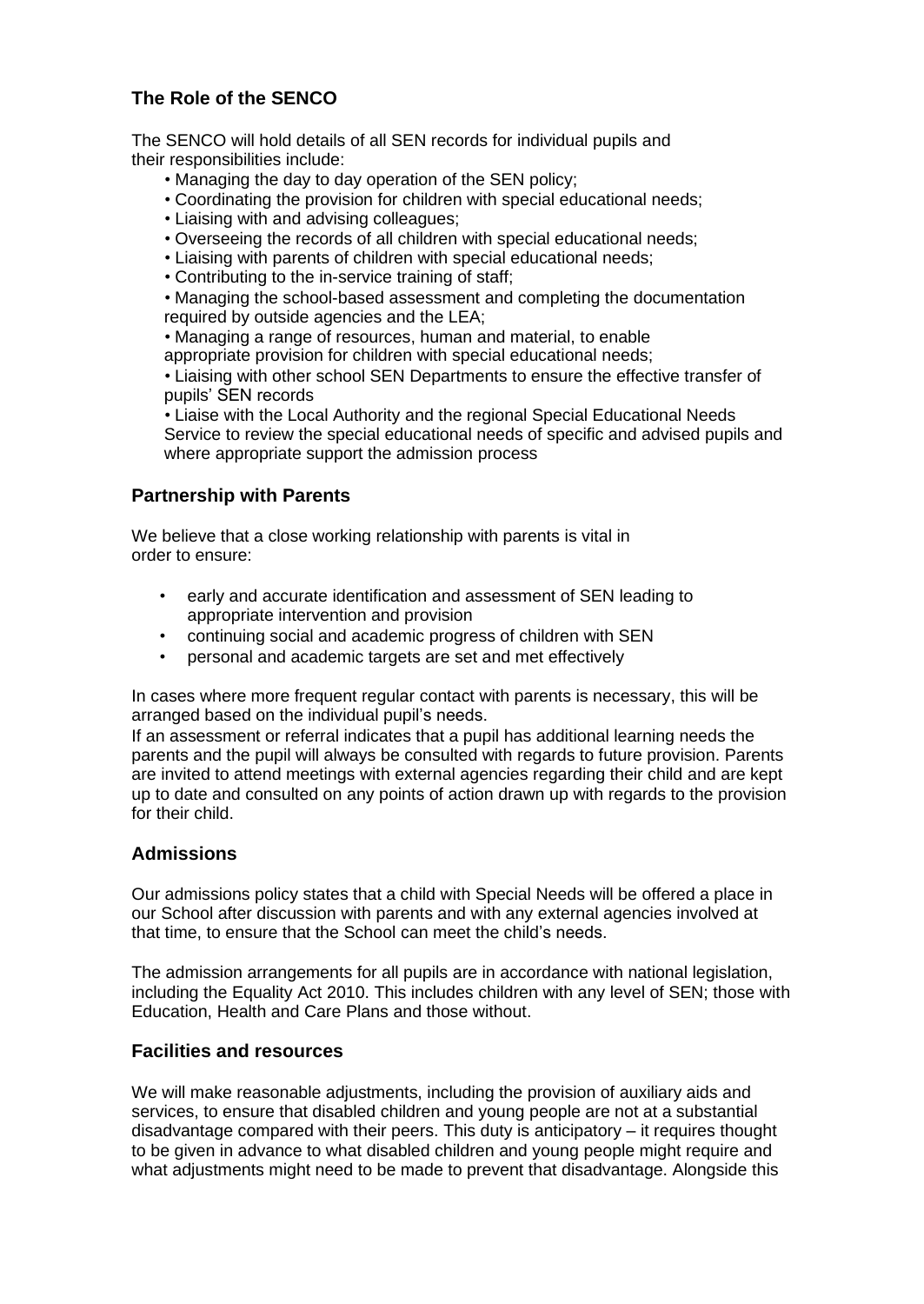we consider our accessibility plan which sets out how we plan to increase access for disabled pupils to the curriculum, the physical environment and to information.

Some children in our school may have disabilities and consequently need additional help and/or resources. Our school is committed to providing an environment that allows these children full access to all areas of learning.

Teachers modify teaching and learning as appropriate for these children. For example, they may give additional time to children with disabilities to complete certain activities. In their planning teachers ensure that they give children with disabilities the opportunity to develop skills in practical aspects of the curriculum.

Teachers ensure that the work for these children:

- takes account of their pace of learning and the equipment they use;
- takes account of the effort and concentration needed in oral work;
- is adapted or offers alternative activities in those subjects where children are unable to manipulate tools or equipment, or use certain types of materials;
- allows opportunities for them to take part in educational visits and other activities linked to their studies;
- uses assessment techniques that reflect their individual needs and abilities.

### *English as an additional language (EAL)*

Our school acknowledges the right of children to communicate and socialise in the language of their home. The variety and diversity of the languages that the children bring to the classroom and to the school is respected. The language of our school's curriculum is standard English. The aim of our EAL provision will be to successfully bridge any gap in fluency in English between children for whom English is the language of communication in all spheres of their life and those children for whom English is simply one of the languages of communication in their lives. We recognise that the provision for EAL is different to that of SEN and adaptations to the curriculum will be planned and provided for.

### *Behavioural and Pastoral Care*

At King's House School we recognise that pupils might need extra support with their learning, due to their behavioural and pastoral needs. The curriculum provided might be short or long term intervention and may be provided and implemented for a period of time, as agreed with the parents and class teacher involved. Pupils will be supported to achieve to their best during this time and their emotional needs are considered alongside their educational needs in a sensitive manner by the staff involved.

### **SEN in the early years**

Within our early years department (Reception Class) we have arrangements in place to identify and support children with SEN or disabilities and to promote equality of opportunity for children in our care. These requirements are set out in the EYFS framework. The EYFS framework also requires practitioners to review children's progress and share a summary with parents. In addition, the 'Early years outcomes' is used as an aid for practitioners to help them to understand the outcomes they should be working towards.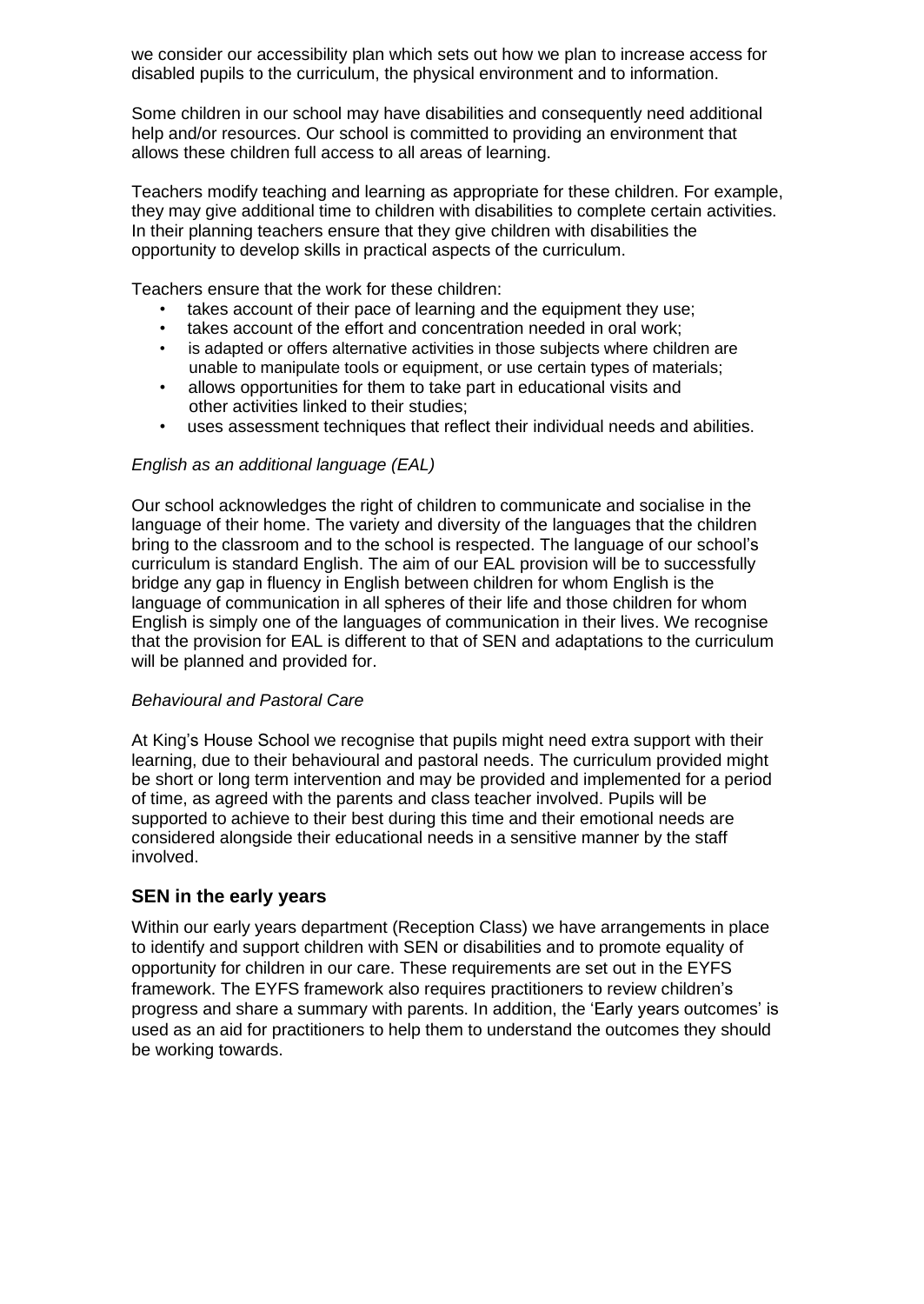# **Early years**

All our children are baseline assessed on entry with ongoing assessment of children's progress continued throughout their time in our provision.

In assessing progress of children in the early years, practitioners use the nonstatutory Early Years Outcomes guidance as a tool to assess the extent to which a young child is developing at expected levels for their age. These include typical behaviours across the seven areas of learning.

The EYFS framework includes two specific points for providing written assessments for parents and other professionals – when the child is aged two and when the child turns five. At King's House School we provide our parents with a written termly report on their child's progress.

# **Assessment at the end of the EYFS – the EYFS profile**

The EYFS profile provides parents, practitioners and teachers with a well-rounded picture of a child's knowledge, understanding and abilities. A profile is completed for children in the final term of the year in which they turn five alongside their termly report. It is particularly helpful for children with SEN and will inform plans for future learning and identify any additional needs for support.

## **Identification and Assessment**

We monitor and review the progress and development of all children and where a child appears to be behind expected levels or where a child's progress gives cause for concern, we will consider all the information about the child's learning and development from within and beyond the school.

- This will be the responsibility of all staff.
- The keyworker/Class teacher for the child will make observations.
- Child observations are then used to inform the decision making process when considering the appropriate next steps (If it is thought housing, family or other domestic circumstances may be contributing to the presenting behaviour, a multi-agency approach, supported by the use of approaches such as the Early Help Assessment, will be adopted)
- The school SENCO will assist where necessary and observe.
- Meet with parents to discuss any matters of concern regarding their child in order to gain any relevant information.
- It is the parent's responsibility to inform staff of any previous specialist advice that has been sought from beyond our school.
- The Area SENCO will provide advice and support to staff and the school SENCO, when liaising with outside agencies.
- Interventions may be put in place for the child. Interventions are 'tested out' to provide further information about the precise nature of the child's needs.

We adopt a graduated approach with four stages of action: **Assess, Plan, Do and Review.**

# **Involving specialists**

Where a child continues to make less than expected progress, despite evidencebased support and interventions that are matched to the child's area of need, we will consider involving appropriate specialists, for example, health visitors, speech and language therapists, Portage workers, educational psychologists or specialist teachers, who may be able to identify effective strategies, equipment, programmes or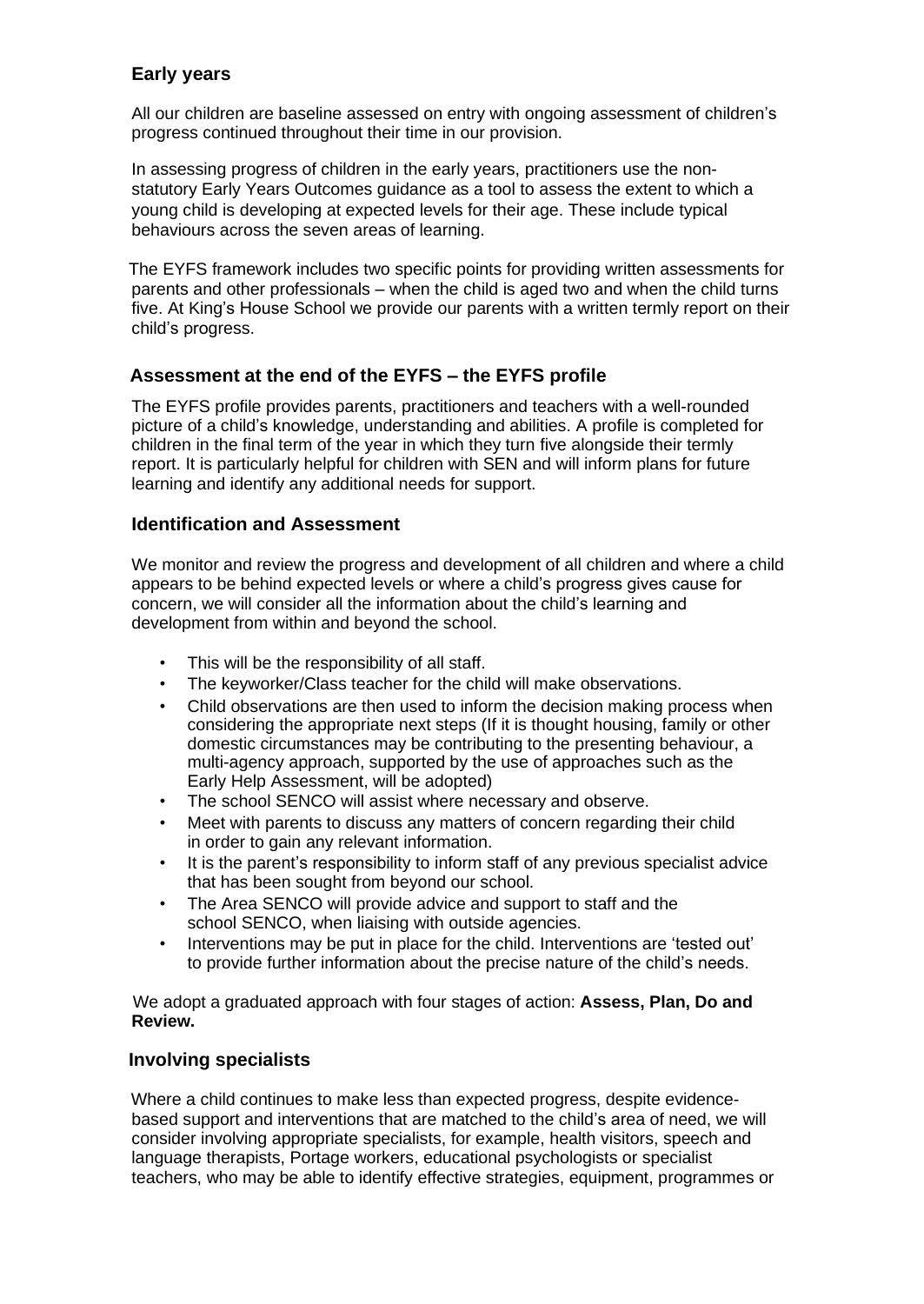other interventions to enable the child to make progress towards the desired learning and development outcomes. The decision to involve specialists will be taken with the child's parents.

## **Interventions**

### *Individual Education Plans*

An IEP is a working document for all staff. It will be drawn up with the assistance of external agencies, as appropriate, to meet the child's specific needs. It is accessible and understandable to all concerned.

All information and IEP's on each individual child will be kept strictly confidential.

## **Identifying SEN in school**

Within school we have a clear approach to identifying and responding to SEN.

We will assess each pupil's current skills and levels of attainment on entry, building on information from previous settings and key stages where appropriate. At the same time, we will consider evidence that a pupil may have a disability under the Equality Act 2010 and, if so, what reasonable adjustments may need to be made for them.

Class and subject teachers, supported by the senior leadership team, will make regular assessments of progress for all pupils. These will seek to identify pupils making less than expected progress given their age and individual circumstances. This can be characterised by progress which:

- is significantly slower than that of their peers starting from the same baseline
- fails to match or better the child's previous rate of progress
- fails to close the attainment gap between the child and their peers
- widens the attainment gap

Assessments may include progress in areas other than attainment – for instance where a pupil needs to make additional progress with wider development or social needs in order to make a successful transition to adult life.

The first response to such progress will be high quality teaching targeted at their areas of weakness. Where progress continues to be less than expected the class or subject teacher, working with the SENCO, will assess whether the child has SEN. While informally gathering evidence (including the views of the pupil and their parents) we will not delay in putting in place extra teaching or other rigorous interventions designed to secure better progress, where required. The pupil's response to such support can help identify their particular needs.

Parents know their children best and it is important that all professionals listen and understand when parents express concerns about their child's development. We will also listen to and address any concerns raised by children and young people themselves.

We are also alert to other events that can lead to learning difficulties or wider mental health difficulties, such as bullying or bereavement. Such events will not always lead to children having SEN but it can have an impact on well-being and sometimes this can be severe. We will ensure we make appropriate provision for a child's short-term needs in order to prevent problems escalating. Where there are long-lasting difficulties we will consider whether the child might have SEN.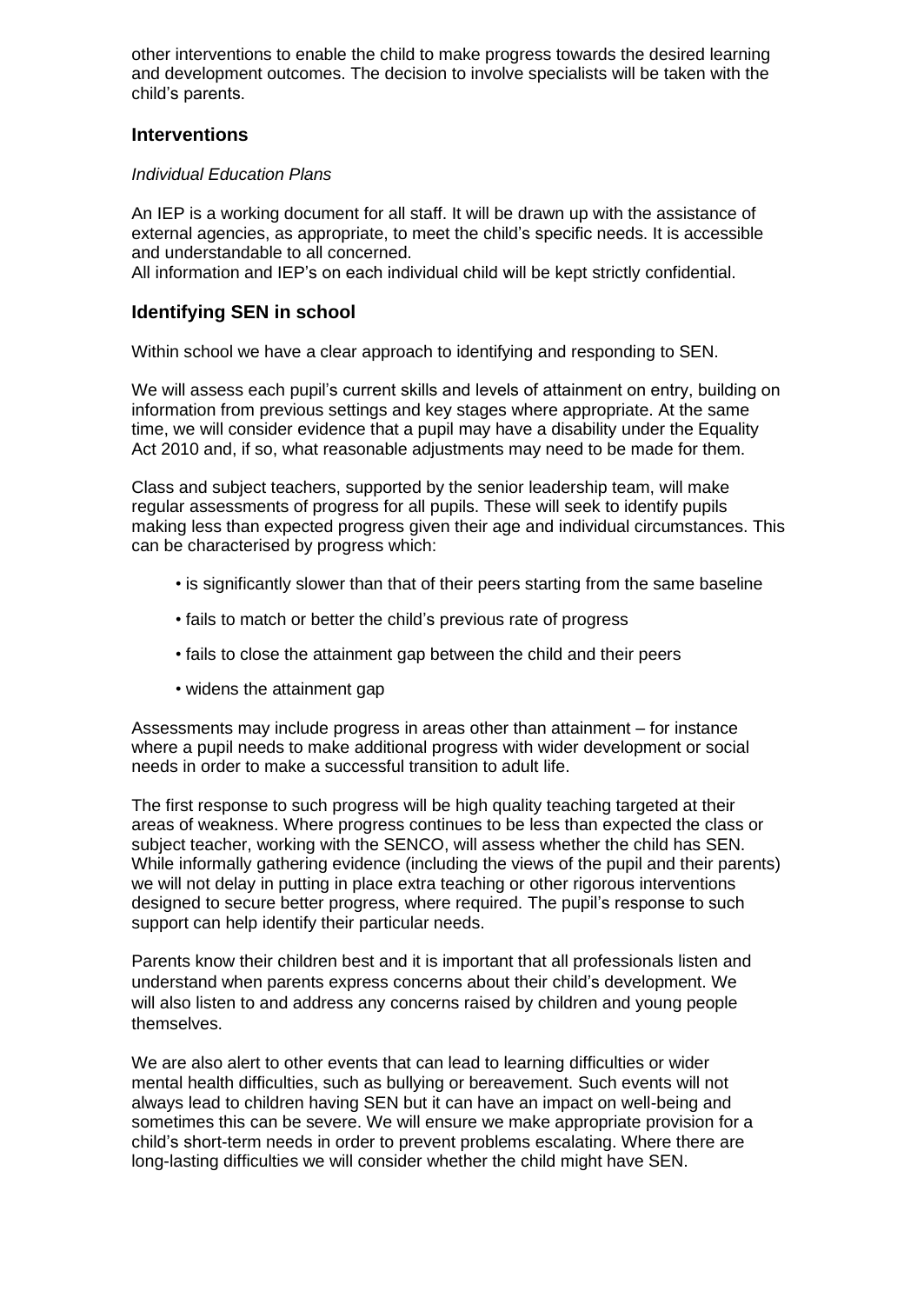Slow progress and low attainment do not necessarily mean that a child has SEN.

# **Requesting an Education, Health and Care needs assessment**

Where, despite having taken relevant and purposeful action to identify, assess and meet the special educational needs of the child, the child has not made expected progress, we will consider requesting an Education, Health and Care needs assessment. This is usually requested by the school but can be requested by a parent. The decision to make a referral for an Education, Health and Care plan will be taken at a progress review in conjunction with the child's parents.

Once the EHC Plan has been completed and agreed, it will be kept as part of the pupil's formal record and reviewed at least annually by staff, parents and the pupil. The annual review enables provision for the pupil to be evaluated and, where appropriate, for changes to be put in place, for example, reducing or increasing levels of support.

# **Educational Inclusion**

We are committed to whole school inclusion. In our school we offer excellence and choice to all our children, whatever their ability or needs. We have high expectations of all our children. We aim to achieve this through the removal of barriers to learning and participation. We want all our children to feel that they are a valued part of our school community. Through appropriate curricular provision, we respect the fact that children:

- have different educational and behavioural needs and aspirations
- require different strategies for learning
- acquire, assimilate and communicate information at different rates
- need a range of different teaching approaches and experiences.

Teachers respond to children's needs by:

- providing support for children who need help with communication and interaction, cognition and learning, social, emotional and mental help difficulties and sensory or physical needs.
- planning for children's full participation in learning, and in physical and practical activities.
- helping children to manage their behaviour and to take part in learning effectively and safely.
- helping individuals to manage their emotions, including trauma or stress, and to take part in learning.
- We will seek specialist SEN provision and training from SEN services where necessary.

# **Transition**

SEN support will include planning and preparing for transition, before a child moves into another setting or the school. This can also include a review of the SEN support being provided or the EHC plan. To support the transition, information will be shared by us with the receiving setting or school. We will agree with parents the information to be shared as part of this planning process.

### **Evaluating our provision**

In order to make consistent continuous progress in relation to SEN provision our school encourages feedback from staff, parents and pupils throughout the year. This